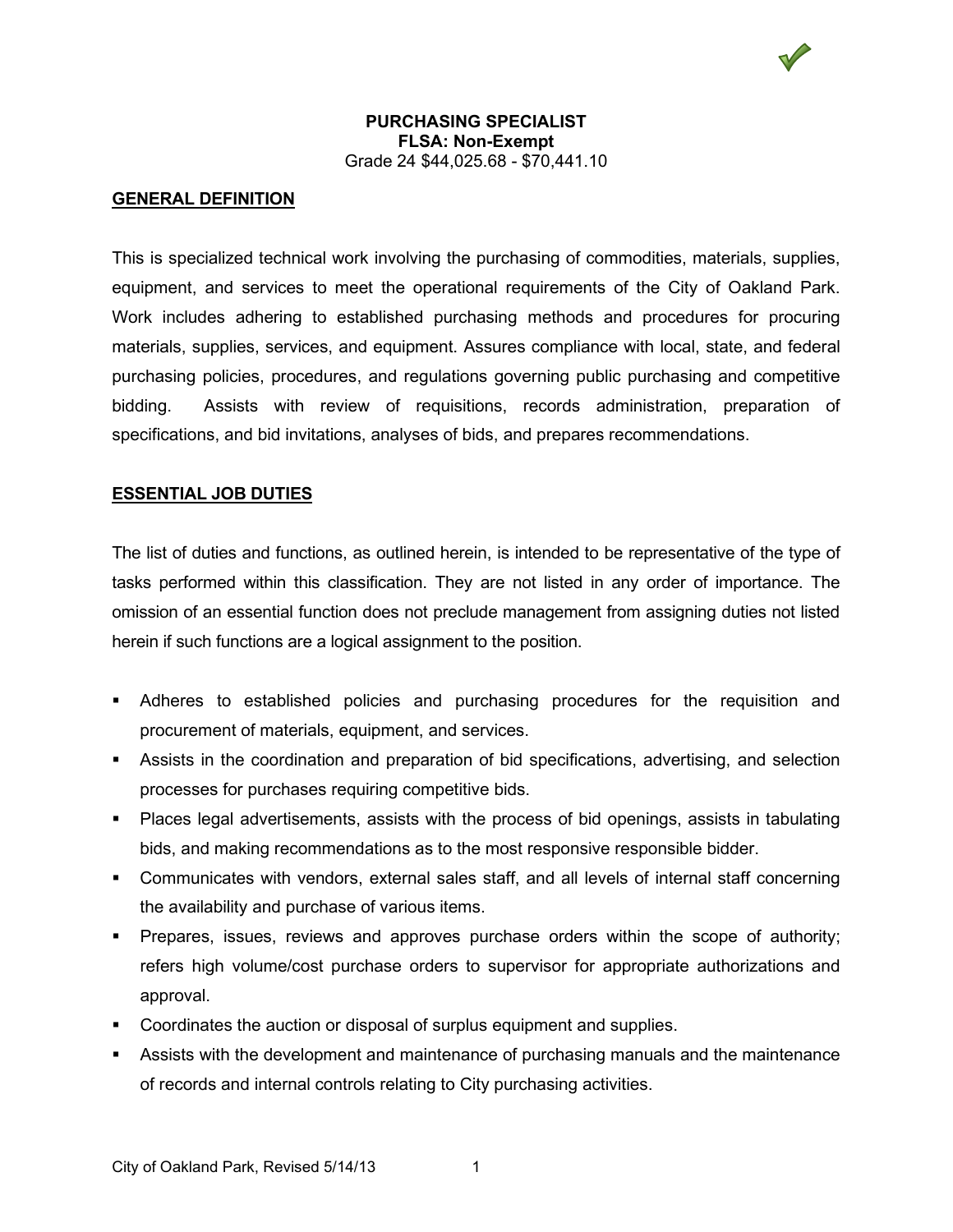### **PURCHASING SPECIALIST FLSA: Non-Exempt** Grade 24 \$44,025.68 - \$70,441.10

- Maintains a comprehensive vendor resource and records system for all City purchasing activities.
- **Consults with and advises municipal departments of their purchasing needs.**

# **KNOWLEDGE, SKILLS & ABILITIES**

- Substantial knowledge of governmental purchasing methods and procedures, including the laws and statutory requirements governing competitive bidding processes for purchases.
- Substantial knowledge of office practices and procedures; ability to operate office equipment, computers, and spreadsheet software.
- Knowledge of principles, techniques, and industry standards as applied to municipal property control and management.
- Ability to analyze the purchasing needs of municipal departments and to support purchasing initiatives to provide effective service.
- Ability to analyze bids, support the competitive bid process, and maintain the City's compliance with regulatory standards governing the work.
- Ability to establish and maintain working relationships with department heads, employees, vendors, salesmen, and the general public.

# **PHYSICAL REQUIREMENTS**

The City of Oakland Park is an Equal Opportunity Employer. In compliance with the Americans with Disabilities Act (42 U.S. C. 12101 et. seq.), the City of Oakland Park will provide reasonable accommodations to qualified individuals with disabilities and encourages both prospective and current employees to discuss potential accommodations with the employer. The physical demands described here are representative of those that must be met by an employee to successfully perform the essential functions of this job.

Tasks involve the ability to exert light physical effort in sedentary to light work, but which may involve some lifting, carrying, pushing and/or pulling of objects and materials of lightweight (5 pounds). Tasks may involve extended periods of time at a keyboard or workstation. Work is